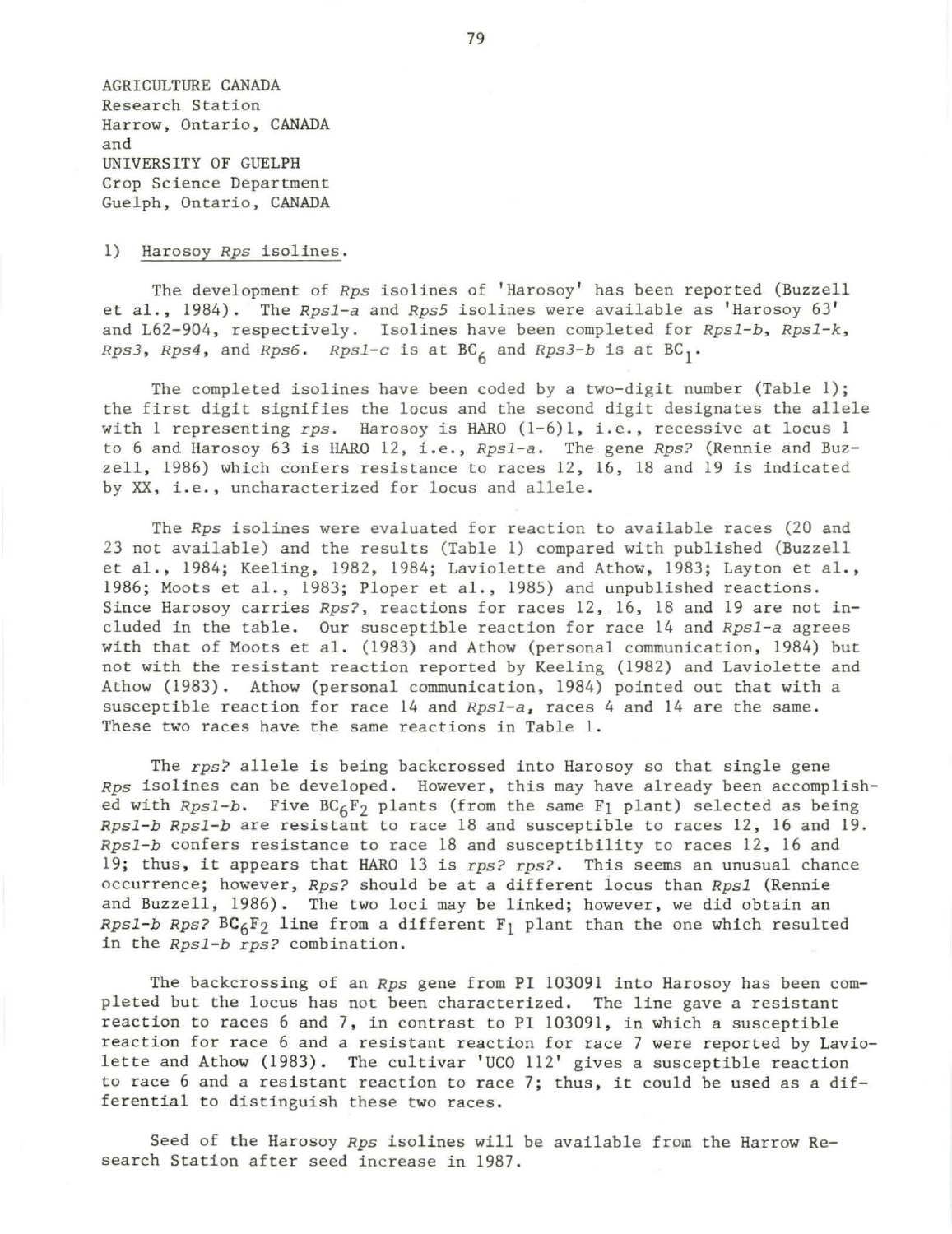|                  |          |                   | $No.* 1$                 |              |              |              |              |              |              |              |              |               |               |              |               |               |              |              |              |              |              |              |
|------------------|----------|-------------------|--------------------------|--------------|--------------|--------------|--------------|--------------|--------------|--------------|--------------|---------------|---------------|--------------|---------------|---------------|--------------|--------------|--------------|--------------|--------------|--------------|
| Line(s)          |          | Source            |                          |              | 2            | 3            | 4            | 5            | 6            | 7            | 8            | 9             | 10            | Race<br>11   | 13            | 14            |              | 17           |              |              |              |              |
| tested           | Gene     | of gene           |                          |              |              |              |              |              |              |              |              |               |               |              |               |               | 15           |              | 21           | 22           | 24           | 25           |
| HARO $(1-6)$ 1XX | Rps?     | Harosoy           | $\overline{\phantom{0}}$ | $s^+$        | S            | S            | S            | S            | S            | S            | S            | S             | S             | S            | S             | S             | S            | S            | S            | S            | S            | S            |
| HARO 12XX        | $Rps1-a$ | Blackhawk         | 8                        | R            | $\mathbb{R}$ | S            | S            | S            | S            | S            | S            | S             | $\mathbb R$   | R            | $\mathbb{R}$  | S             | R            | $\mathbb{R}$ | S            | S            | $\mathbb{R}$ | S            |
| HARO 13          | $Rps1-b$ | PI 84637          | 7                        | $\mathbb R$  | S            | $\mathbb{R}$ | R            | $\mathbb{R}$ | $\mathbb{R}$ | $\mathbb{R}$ | $\mathbb R$  | ${\mathbb R}$ | S             | S            | ${\tt R}$     | $\, {\bf R}$  | $\mathbb R$  | S            | $\mathbb R$  | R            | S            | S            |
| $0x682*$         |          | Rps1-c PI 54615-1 | $\mathbf{2}$             | $\mathbb R$  | $\mathbb{R}$ | R            | S            | S            | $\mathbb{R}$ | R            | $\, {\bf R}$ | $\, {\bf R}$  | $\, {\bf R}$  | $\mathbb{R}$ | $\, {\bf R}$  | S             | $\, {\bf R}$ | $\, {\bf R}$ | $\mathbb{R}$ | S            | $\mathbb{R}$ | S            |
| HARO 15XX        | $Rps1-k$ | Kingwa            | $7^{\circ}$              | $\mathbb{R}$ | $\mathbb{R}$ | R            | R            | R            | $\mathbb{R}$ | R            | $\, {\bf R}$ | R             | ${\mathbb R}$ | $\, {\bf R}$ | R             | $\mathbb R$   | $\mathbb R$  | $\mathbb R$  | R            | $\mathbb{R}$ | $\mathbb R$  | S            |
| HARO 32XX        | Rps3     | PI 171442         |                          | R            | $\mathbb{R}$ | R            | R            | $\mathbb R$  | S            | $S -$        | R            | $\mathbb R$   | S             | R            | $\mathbb{R}$  | $\mathbb{R}$  | S            | S            | S            | S            | S            | $\mathbb{R}$ |
| PRX146-36/47**   | $Rps3-b$ | PI 172901         | ı.                       | R            | $\mathbb{R}$ | R            | R            | $\, {\bf R}$ | $\mathbb R$  | $\mathbb{R}$ | $\, {\bf R}$ | $\mathbb R$   | $\, {\bf R}$  | $\mathbb{R}$ | R             | $\mathbb R$   | $\mathbb R$  | S            | $\mathbb{R}$ | $\mathbb R$  | $\mathbb{R}$ | $\mathbb{R}$ |
| HARO 42XX        | Rps4     | PI 86050          | $\overline{7}$           | $\mathbb{R}$ | R            | R            | R            | S            | $\mathbf S$  | S            | S            | S             | $\mathbb{R}$  | S            | $\mathbb{R}$  | ${\mathbb R}$ | $\mathbb R$  | S            | $\mathbb{R}$ | S            | S            | $\mathbb R$  |
| HARO 52XX        | Rps5     | PI 91160          | 8                        | $\mathbb R$  | $\, {\bf R}$ | R            | $\mathbb{R}$ | $\mathbb{R}$ | S            | S            | $\, {\bf R}$ | ${\mathbb R}$ | $\mathbf S$   | $\, {\bf R}$ | ${\mathbb R}$ | $\mathbb R$   | S            | S            | S            | S            | S            | $\, {\bf R}$ |
| HARO 62XX        | Rps6     | Altona            |                          | $\mathbb{R}$ | $\mathbb{R}$ | $\mathbb{R}$ | R            | S            | S            | S            | S            | S             | R             | S            | S             | $\mathbb R$   | $\mathbb{R}$ | S            | $\mathbb R$  | S            | S            | $\mathbb{R}$ |
|                  |          |                   |                          |              |              |              |              |              |              |              |              |               |               |              |               |               |              |              |              |              |              |              |

Table 1. Reaction of *Rps* lines of soybean to races of *Phytophthora megasperma* f. sp. *glycinea* 

\*No. of crosses with Harosoy.

\*\*Lines from K. L. Athow.

 $+$ S = Susceptible; R = Resistant.

\*An interim line.